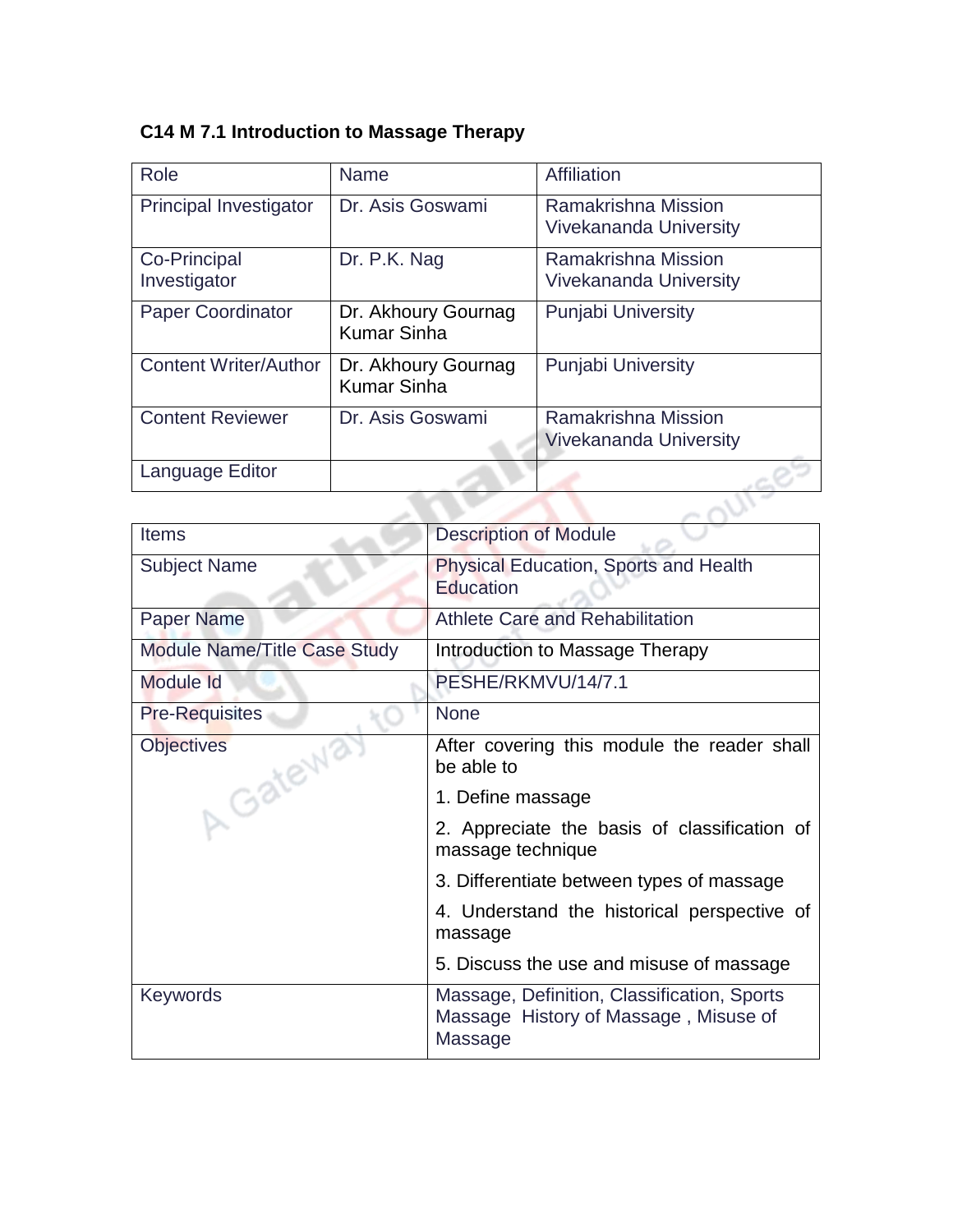# **1. Introduction**

Our first reaction to any injury is to touch and rub the injured part. Pain and discomfort of a child is often resolved when mother gently puts her hand on the child's head. Even we can often see animals licking their wounds. All these instances highlight the powerful impact of touch. In fact touch or massage is natural instinct -a spontaneous response – to discomfort and pain. Therefore it would not be incorrect to say that Massage is one of the oldest health practices known to human civilization. It has been used as a therapeutic modality since ancient times. In the field of sports, massage is recognized as an important preventive, restorative and therapeutic modality. The athlete, coaches and those concerned with sports through out the world acknowledge that massage is an effective modality that can enhance the rate of recovery and reduce soreness and discomfort following intense physical activity. Despite its popularity and uses the massage also remains one of the controversial modality. Besides the misuses and abuses of this modality as a mode of luxurious comfort, serious questions are also raised on its effects and uses. In this module we shall learn about the meaning and definition of massage and will gain an insight into the historical aspects of this modality.

# **2. Definition of Massage**

Massage is one those terms that are easily understood then expressed. People find it difficult define massage though they are confident of its meaning. Massage is not a single technique. It is not even a single set of techniques. Rather, it is a broad heading for a range of approaches that share some common characteristics. The massage techniques taught in physiotherapy schools are described as techniques of classical massage or Swedish massage. During 19<sup>th</sup> century several new techniques and approaches of soft tissue manipulations have evolved. These approached though utilized the basic principles of classical massage are somewhat different. Connective tissue massage, tread massage, periosteal massage, underwater massage, massage using mechanical devices, digital ischemic pressure, acupressure massage, myofascial release etc are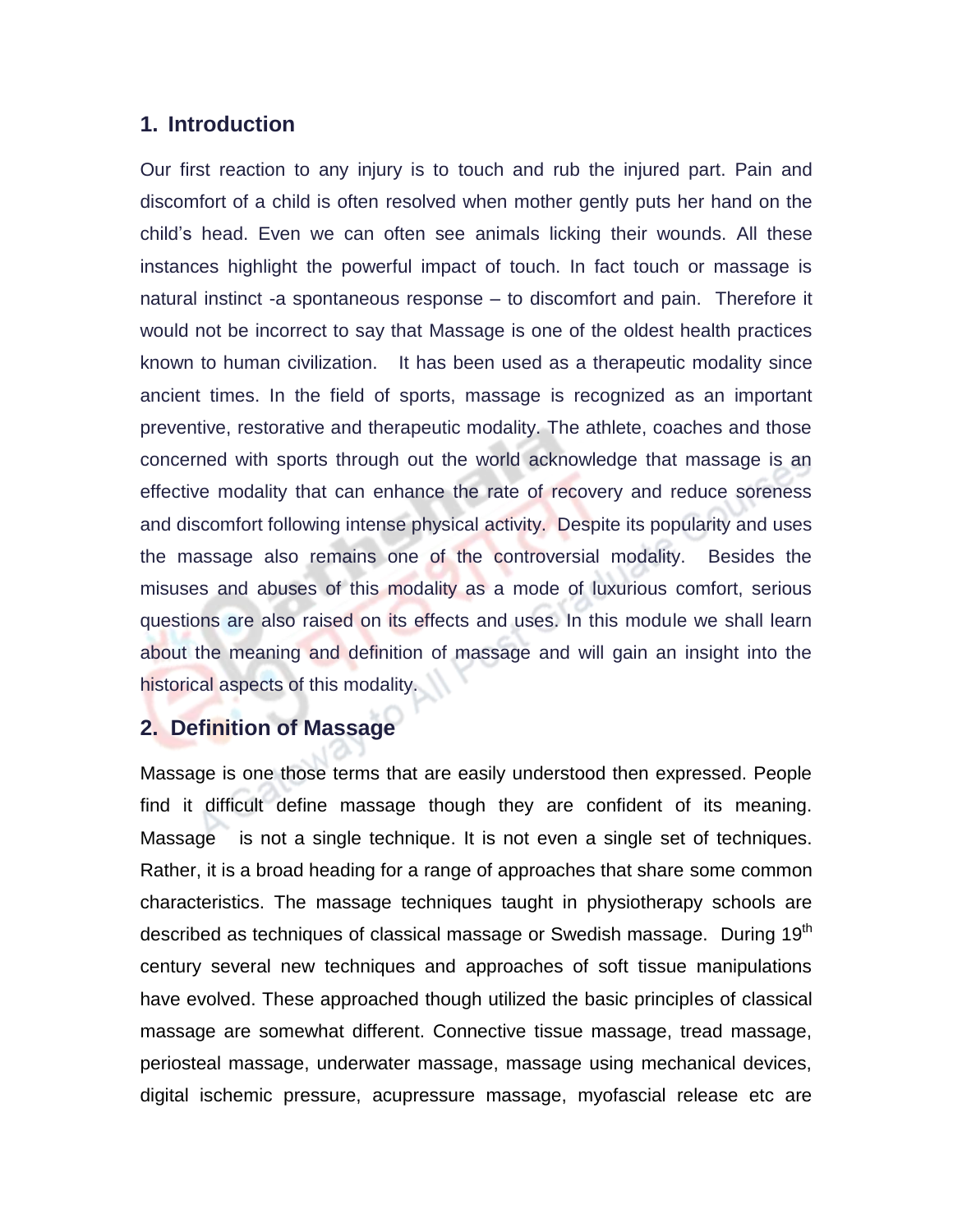some of these new approaches that are gaining popularity in the recent years. The most common element that allows these approaches to be grouped together is the use of interpersonal touch.

In technical literature no uniform definition of the term massage exists and several authorities have defined massage in different manner. Some of these definitions are presented below:

Massage is *a term applied to certain manipulation of the soft tissue which are most efficiently performed with the palmar surface of the hand and administered for the purpose of producing effects on the nervous system, muscular system as well as the local and general circulation of the blood and lymph*."- Beard

Massage signifies a group of procedures which are usually done with with hands on the external surface of body in a variety of ways either with curative, palliative and hygienic point of in view - Graham

Massage is a healing art.

Massage is the scientific mode of curing certain form of disease by systematic manipulation - Murrel

Massage refers to all mechanical procedures that can cure illness – Hoffa

Massage is the mechanical stimulation of soft tissue by rhythmically applied pressure and stretching - Wood and Becker

*Massage* is manual soft tissue manipulation that includes holding, causing movement, and/or applying pressure to the body- The American Massage Therapy Association

Most of these definitions are inadequate as they do not include complete dimension of massage or offer any specific criteria on the basis of which a technique can be recognized as massage. Some definitions restricts the use of massage to sick person alone though since time immemorial massage is used extensively by healthy people for rejuvenate and restorative purposes. Few definitions put emphasis that massage should be performed with hand. In the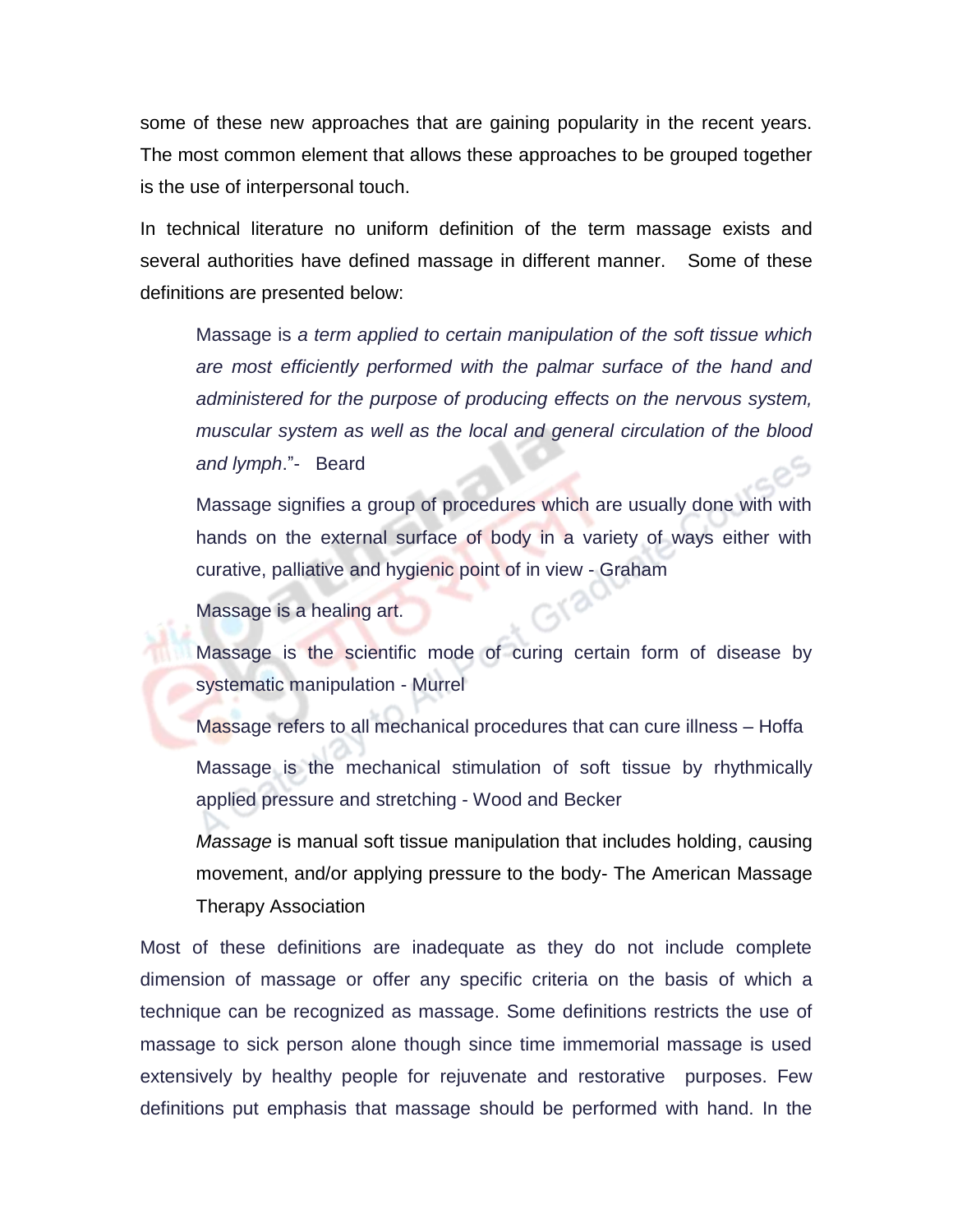present era this approach is not practical as there are many mechanical devices which are based on the same technical specification of the manual massage technique and produce similar physiological effects.

If one would look a bit deeply into the practice of massage then it would be clear that mere rubbing and handling of skin does not produce effect. Rather it is the variable amount of mechanical energy imparted to the body tissue by during execution of massage maneuvers that accounts for the effects of massage. This mechanical energy can be generated by the hand (manual massage) or by some mechanical devices (mechanical massage) such as precursor, vibrator, hydraulic massage, pneumatic massage etc. In manual massage the energy can be imparted in various ways. The effects associated with each technique closely related to the magnitude, direction, duration and means of application of the mechanical force. One of the essential features of massage is application of varying amount of mechanical force to the soft tissue of the body.

However transmission of mechanical energy and use of hand is also involved in various joint mobilization and manipulation techniques of physiotherapy and it is important to distinguish these two categories of manual therapy. Without going into detail description of the techniques it would be sufficient to say at this point that the basic difference lies with respect to movement of joint. While the mobilization and manipulation procedures are designed to produce passive movement of the joint, the massage maneuvers do not produce any movement of the joint and are mainly directed at the soft tissue of the body. considering all these aspects Sinha ( 2001) proposed a comprehensive definition of massage which states that "Any technique be it manual or mechanical which imparts mechanical energy to the soft tissue of the body through skin without producing any change in the position of joint in order to elicit certain physiological or psychological effects which can be used for utilized for therapeutic, restorative or preventive purposes either on sick or a healthy individual can be defined as massage"

# **3. Classification of Massage**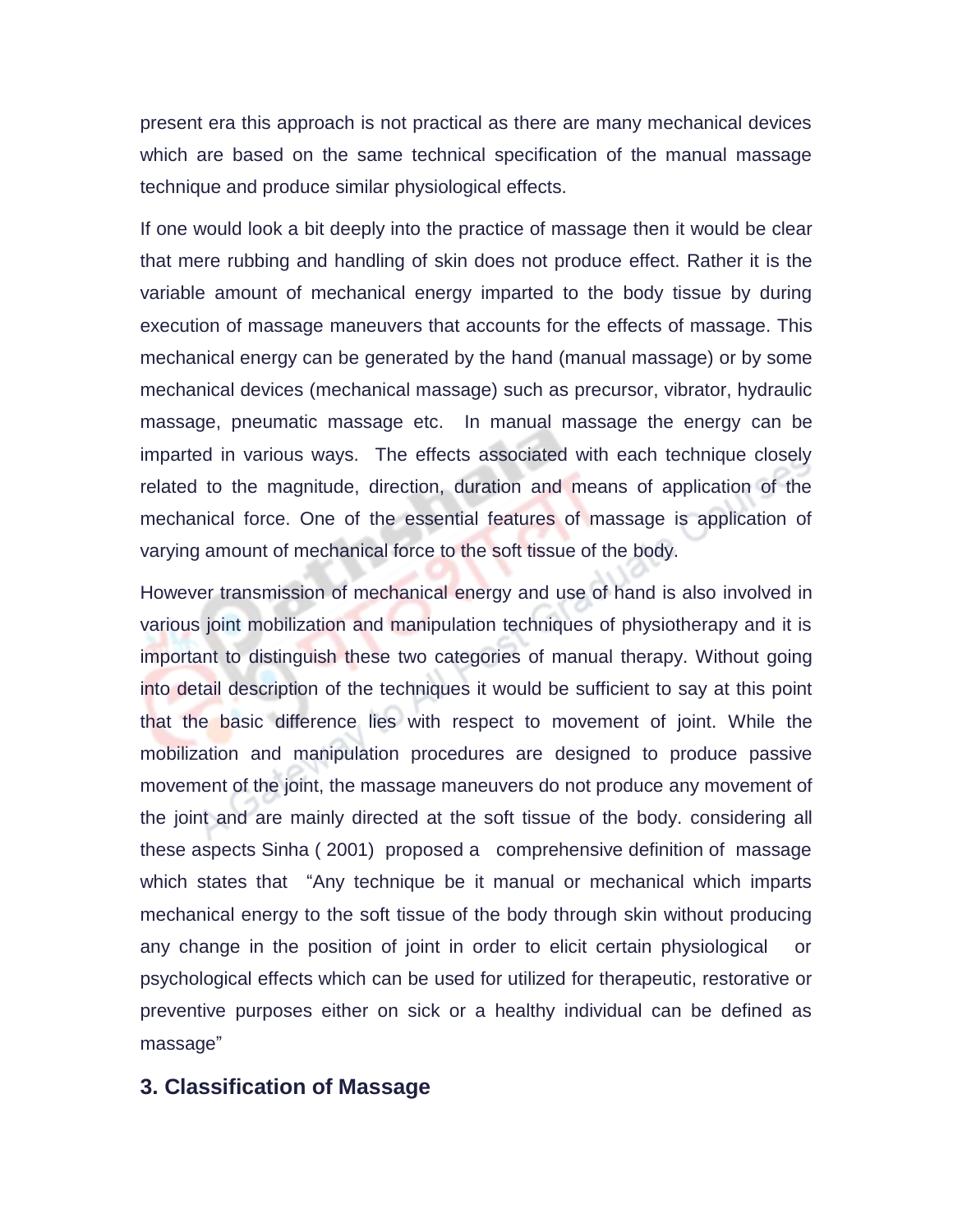There are several ways of classifying massage. Characters of techniques, method of doing massage, pressure applied during massage maneuvers, and the area of body approached during massage, objectives of massage application are some the basis of classifying massage.

Massage applied to whole body is termed as general massage. The massage administered to large segment of body such as lack, leg etc can be also included in the category of general massage. General massage is usually administered for the purpose of general relaxation and well being. The massage techniques administered to a particular area of body segment is termed as local massage. Local massage applications are done for treatment of specific lesion. Friction of lateral ligament of sprain following sprain, Friction and kneading for tennis elbow can be considered as local massage. The term manual massage refers to massage being performed by hand whereas manipulation of soft tissue using any mechanical device is known as mechanical massage. massage techniques used for treatment of disorders or ailments are know as therapeutic massage whereas massage used to alleviate problems of sports persons with the aim of prolonging their quality length of sports career can be termed as sports massage .

According to character of techniques classical massage techniques are classified in the following categories with each having more then one subcategories

1. Stroking techniques - superficial stroking and effleurage or deep stroking

2. Kneading techniques – palmer kneading, thumb kneading, finger kneading and ironing

- 3. Petrissage skin rolling, picking up, wringing
- 4. Friction circular friction and transverse friction
- 5. Tapotment cupping, hacking, tapping, tenting, beating, pounding
- 6. Vibration vibration and shaking

A brief introduction of these techniques is presented below. The detailed discussion on these techniques shall be incorporated in module 4.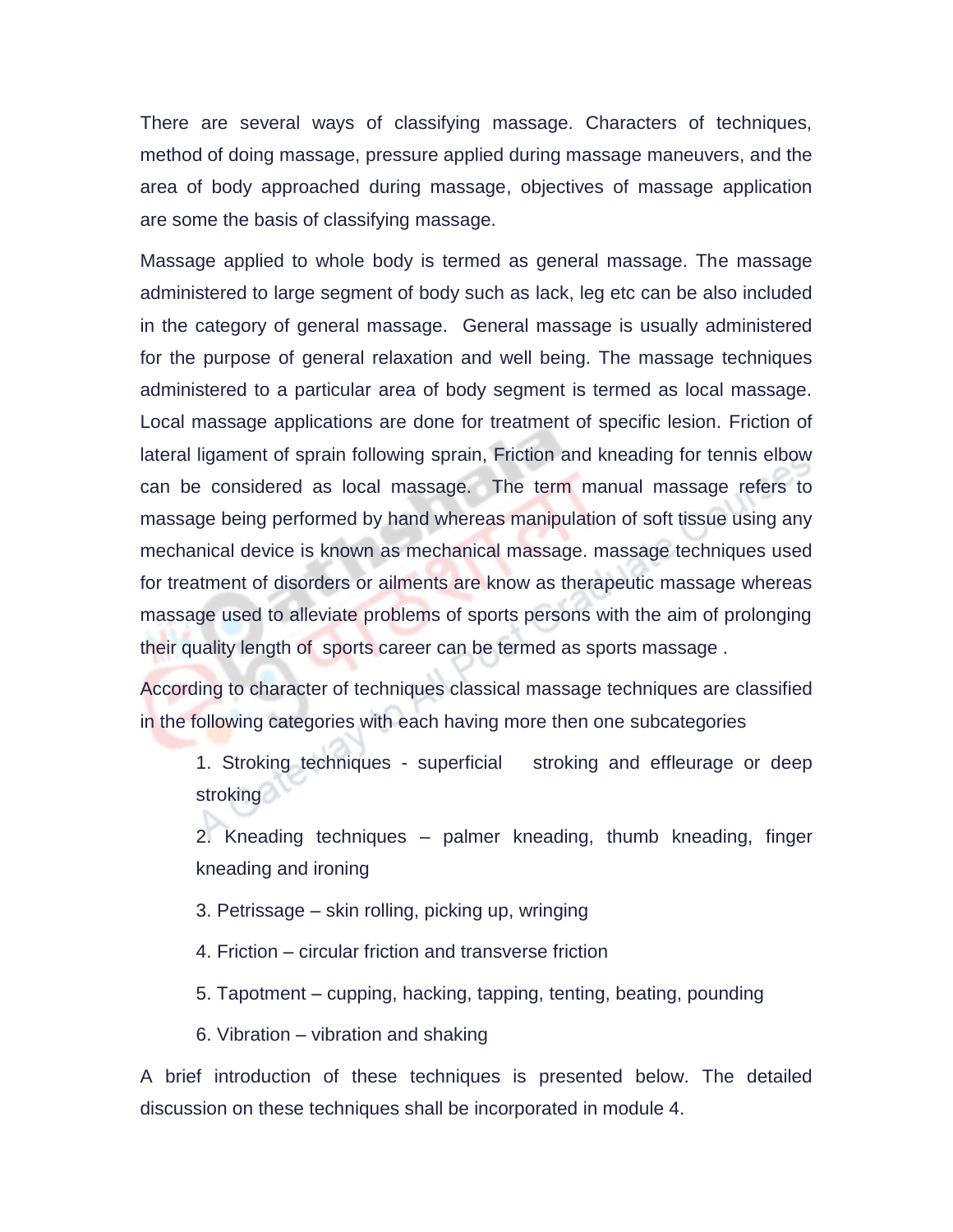**Superficial stroking**: uninterrupted stroke covering one aspect of entire segment of body with lightest pressure. This technique produce greatest sensory stimulation

**Effleurage**: uninterrupted stoke covering one aspect of entire segment usually in the direction of venous and lymphatic flow with moderate pressure. The purpose of this technique is to improve venous and lymphatic flow and introduce patient to the touch of massage of massage operator

**Kneading:** rhythmic pressing down of the soft tissue on to underlying structure in circular manner. It is a deep massage technique that aims to produce movement of soft tissue and used to improve soft tissue mobility

**Petrissage:** rhythmic grasping, squeezing and lifting the soft tissue away from the long axis of bone. The purpose of application of this deep massage technique is same but the direction of tissue approached during technique is different from kneading. In some books kneading and petrissage is reoffered as one technique.

**Friction:** small range of to and fro motion performed with constant deep pressure. Main aim of this technique is to mobilize the adhesions present between soft tissues.

**Vibration:** application of mechanical energy using vibrations of hand. The technique is used primarily in the chest disorders but can also be used in sports set up to produce relaxation.

**Tapotment:** application of a succession of soft blows to the body by various parts of hand. Some techniques of this group are used in management of chest disorders. In sports set up it is used a part of stimulating massage session.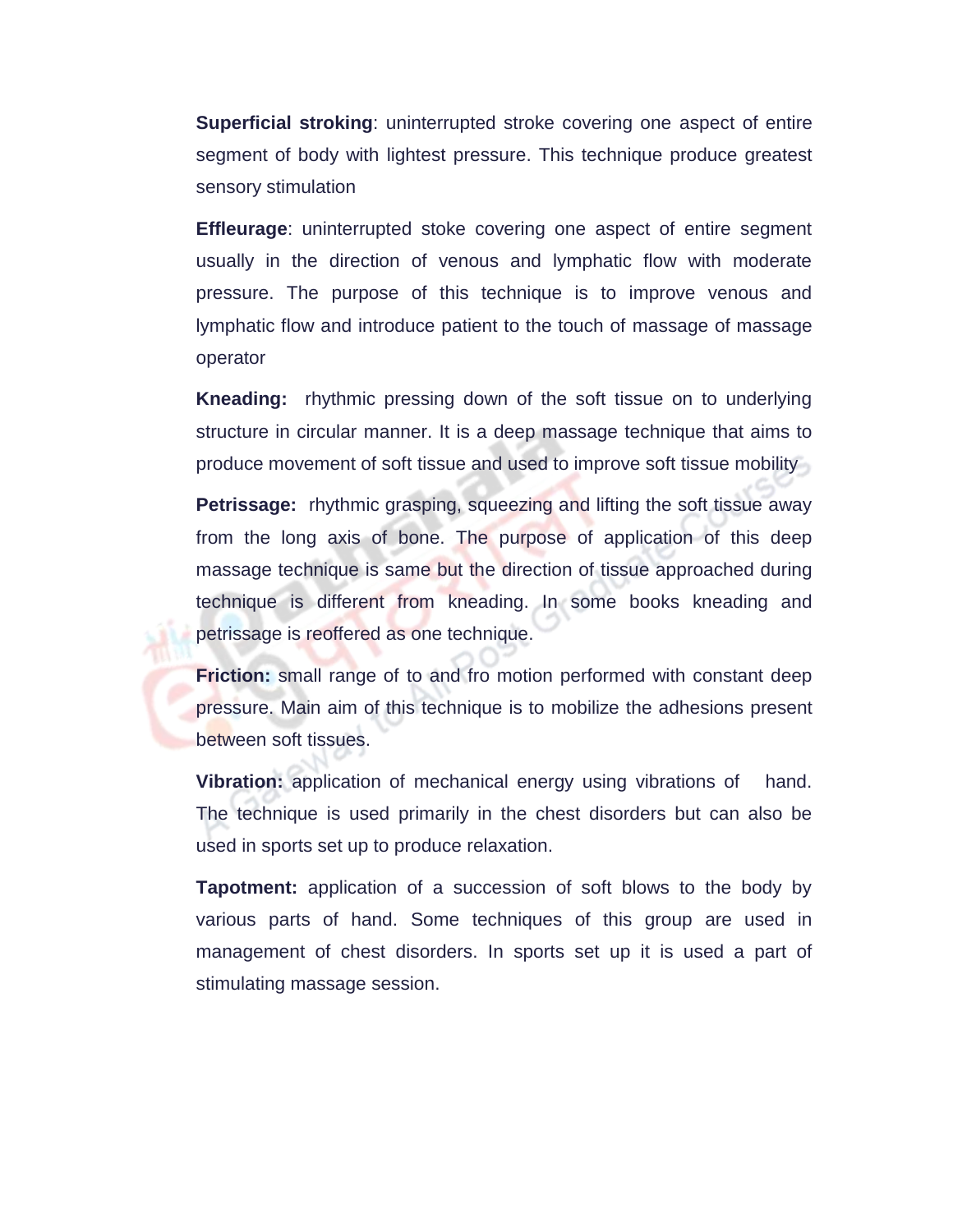# **4. Sports Massage**

Depending on the time frame and purpose of application the various categories of sports massage has been identified as Pre event massage, Preparatory massage ,Intermediate massage ,Post event massage, Training massage and the Medical massage which refers to the use of massage for treating the chronic injuries. All these categories employ the various techniques of classical massage in specific sequence and duration to elicit the desired effects in relation to the training and competition. During different phase of training and competition, the physiological and psychological requirements of athletes vary. In recognition of these varying requirements the practice of sports massage can be classified under the following categories<br>
1. Pre-event massage<br>
2. Preparatory massage<br>
3. Post events classified under the following categories

- 1. Pre-event massage
- 2. Preparatory massage
- 3. Post events massage
- 4. regular training massage

Pre-event massage are administered 8-12 hours before completion with the aim to maintain optimal arousal, dispel pre-competitive anxiety and to keep the muscle prepared for executing the task by identifying and correcting the areas of abnormal tension. Light massage techniques such as a superficial stroking, effleurage, gentle kneading, skin rolling, and tapotment are employed during the session. Deep techniques should be avoided. Massage session should be pain free, pleasant and stimulating to the psyche of the athlete. Normally the muscles that are going to withstand greater stress are targeted. For example in weight lifting spine and arms are the focus of massage whereas in lower limb and spine are targeted.

Preparatory massage is used 30-45 before competition prior to warm up and stretching exercises. The purpose is to achieve optimal arousal level. Superficial stroking, effleurage, kneading, shaking and tapotment techniques are used over the muscles to be used maximally during sporting events. The duration of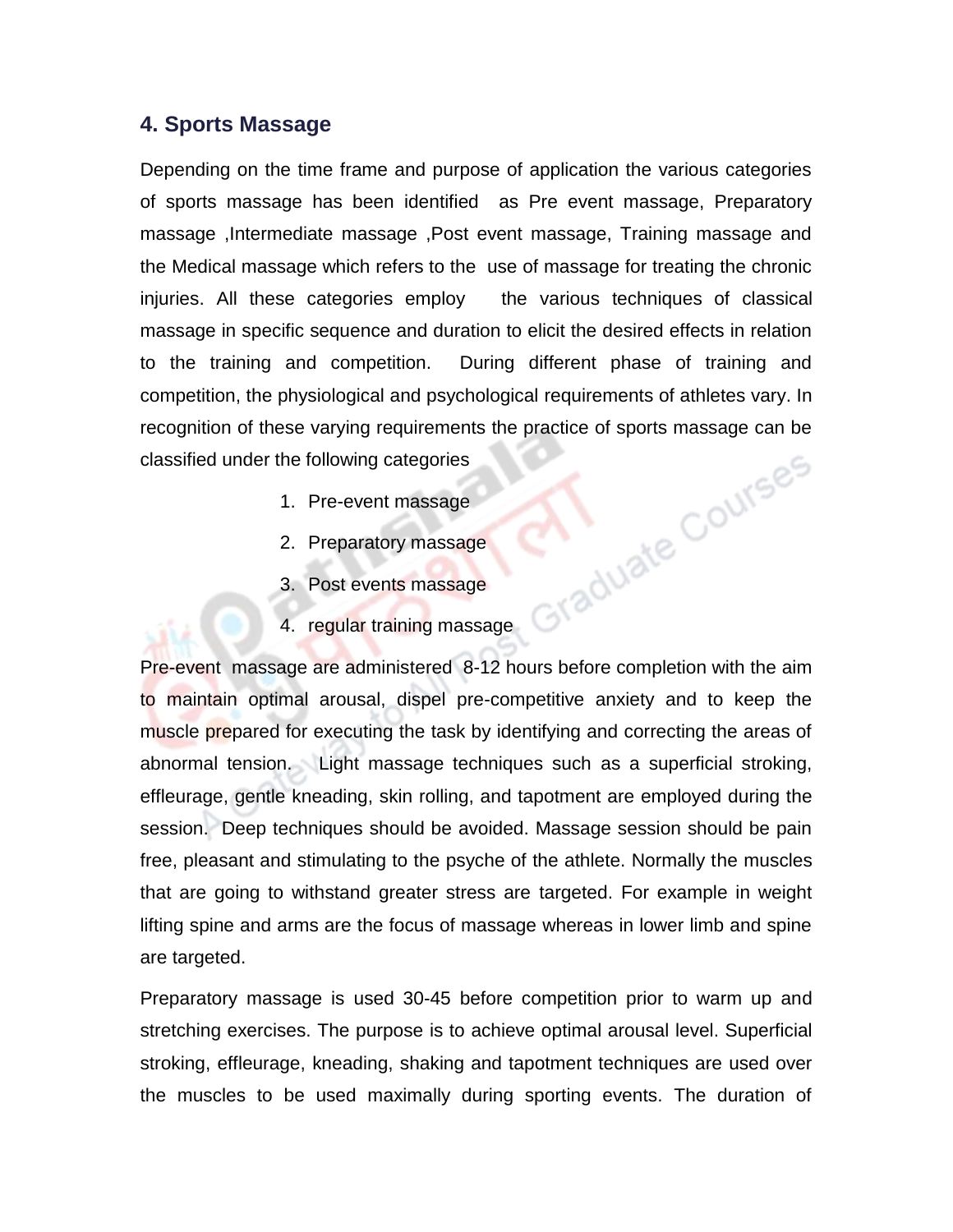massage must not exceed 5- 10 minute. Same techniques can also be used during half times or between the rounds.

Massage application after the event (post event massage) is directed towards speedy recovery. It is suggested that to enhance recovery post event massage should be administered 1-3 hours after termination of strenuous exercise. It is postulated that residue of metabolic waste does not get fixed in the tissue in early hours and therefore it is easier to remove them. The aim of post events massage is to facilitate drainage of metabolic waste by increasing circulation, enhance the feeling of well being and to promote deep muscle relaxation. The techniques of effleurage, kneading, picking up, wringing and shaking are used. The use of painful techniques should be avoided. Pain during massage maneuvers is a sign of injury which should be respected and ice should be applied to the painful area. Post event massage also offers an opportunity to thoroughly examine the body and detect the area of acute inflammation and injury. If swelling, tenderness are detected then the area should be carefully examined and attention should be given to the treatment of the injury.

Regular training massage sessions are offered during training session as a part of total conditioning programme. Also known as fine tuning massage, in these massage sessions, areas of abnormal biomechanical stress are searched for. Training after a period of relative inactivity produces several changes in the soft tissue that reduce their ability to withstand the training load. Some of these changes like formation of tight bands, activation of silent trigger points stressing of previously injured part can seriously affect the training schedule. The aim of massage during training is to support and prepare the body for considerable training. These massage session should be incorporate on weekly or on fortnightly basis in the overall training programme of athlete.

In the case of injured athlete, massage techniques should be used only as an adjunct to total therapy plan and always by physiotherapists. Acute injuries are absolute contraindication of massage and in the management of injury massage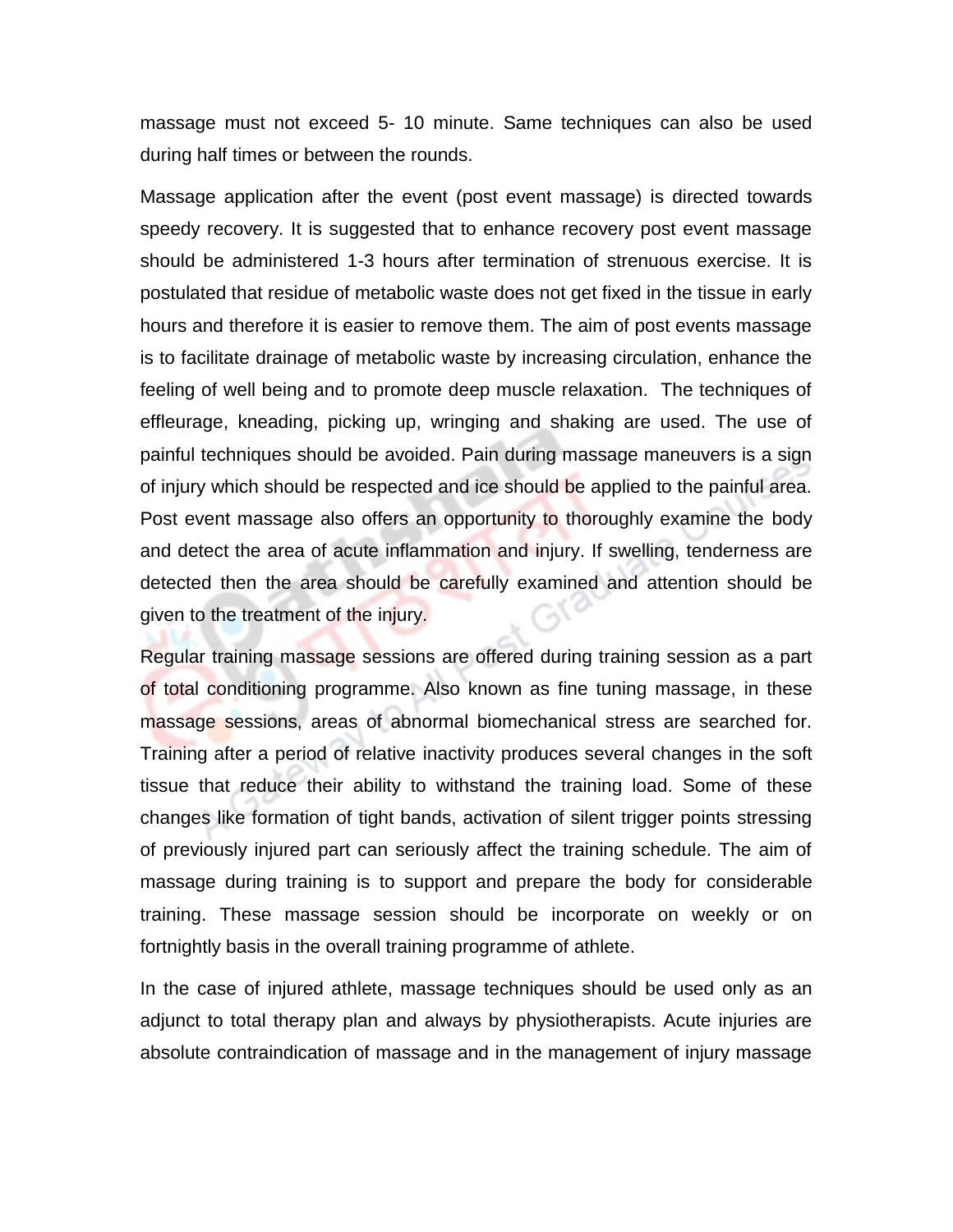techniques have a role only in sub-acute and chronic phase to prevent and break the soft tissue adhesions.

# **5. History of massage**

Massage appears to be more as a part of culture then as treatment. Massage along with sunlight, heat, exercise and water was used even during prehistoric time. However the History of massage is dominated by the love hate relationship between medical establishment and the other groups who practiced these techniques. Throughout the history the practice of practice of massage has gone through several cycles of advocacy and denigration. The modern name massage is said to have originated from to Arabic word -*mass* means to touch and Greek word –*massein* (to knead). The French colonist in India first used the term massage during 1761-1773. The word according to oxford dictionary entered in the English literature in 1876.

The use of massage for therapeutic purposes has been mentioned in all the recorded ancient civilizations. Ancient medical records of china, Greek, Roman, Egypt and India contain numerous description of this modality. In modern time its development is traced to Sweden and Netherlands. Now a days massage is used as a therapeutic modality in the disciplines of physiotherapy, naturopathy, ayurveda along with other therapeutic agents. Massage is also used as part of health promotion and stress reduction programmes in various spas and wellness centers.. The historical development of massage can be studied under 3 heading: Ancient time, medieval time and Modern time.

#### **5.1 Ancient Era**

In India massage has been used in day to day life as a part of health and hygiene. Rubbing with various oils prior to bathing is a common practice in India. It is also commonly used by layman during the care of sick people. Use of massage is well described in Indian literature long before its modern name came into being. Mention of massage as *chmapan* or *mardhan* and *abhyang* is found in ayurveda – the medical part of *atharvaveda* – supposed to have been written around 2<sup>nd</sup> millennium BC. Megasthenese and Alexander description of India and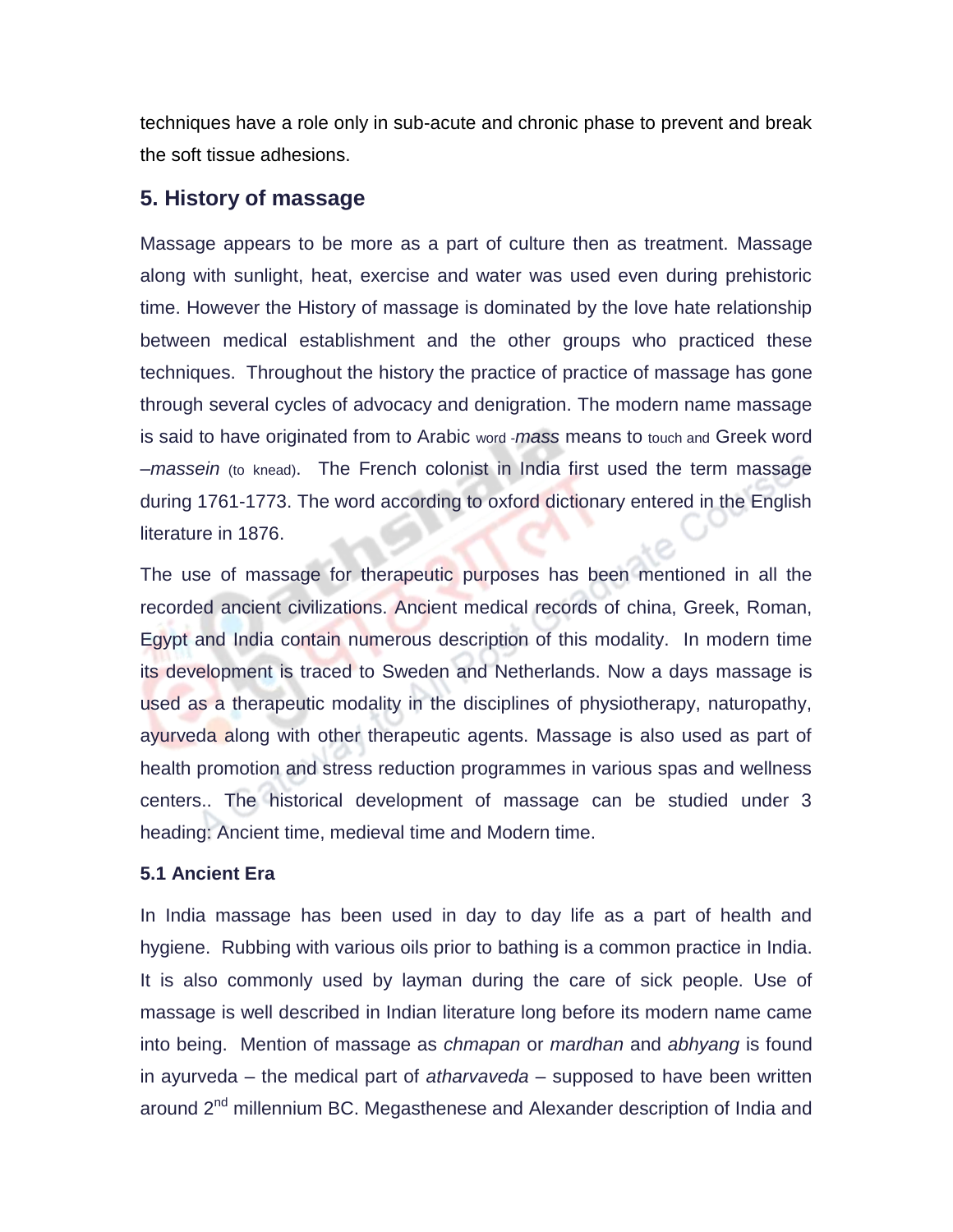the Buddhist literature and sculptures also depicts its widely used status in India. Its use with various medicinal oils in the treatment of various disorders is still the main stay in the practice of ayurveda, naturopathy and other traditional form of folk medicine.

The mention of massage is found in the medical record of Chinese's -Nei – Ching- written around 1000 BC which depicts the use of massage in treatment of paralysis and in cessation of circulation. During 619 – 907 BC in Tang dynasty massage was recognized as a part of medical practice. During those days the massage was tough in medical schools and degree was awarded after a stiff examination. Professionals qualified by such training treated the cases of fracture, injury, wound and gave lectures on physical exercises. Modern discipline of acupressure appears to be a progression of Chinese massages practices. Massage therapy continued to receive royal patronage till sung dynasty. Thereafter its practice declined and went to the hands of Barbours and other layman and gradually its status reduced to such an extent that it was associated with beggary.

Massage was popular among the Greeks and Romans due to their interest in physical beauty and physical education. It was used to anoint wrestlers and gladiators before and after exercise. Massage was very popular and desired by all classes. The frequent use of massage by roman king Cicero and the general Julius Caeser is described in literature. Several important medical practitioners and philosophers used massage in treatment of disorders and wrote extensively about its merits. Aristotle recommended massage with oil and water as a treatment of tiredness. Greek physician Herodicus made massage and exercises as a part of medicine around 500 BC. Hippocrates- the father of modern medicine - believed to be the first person who discussed the qualities and contraindications of massage. He recognized massage as therapeutic agent and used it for the treatment of indigestion and cold. Another famous Greek physician Galen wrote several books related to exercise and massage where he described qualities of this technique and by combining the different qualities he arrived at 9 forms of massage each with its own indications. Ancient literature of Greek and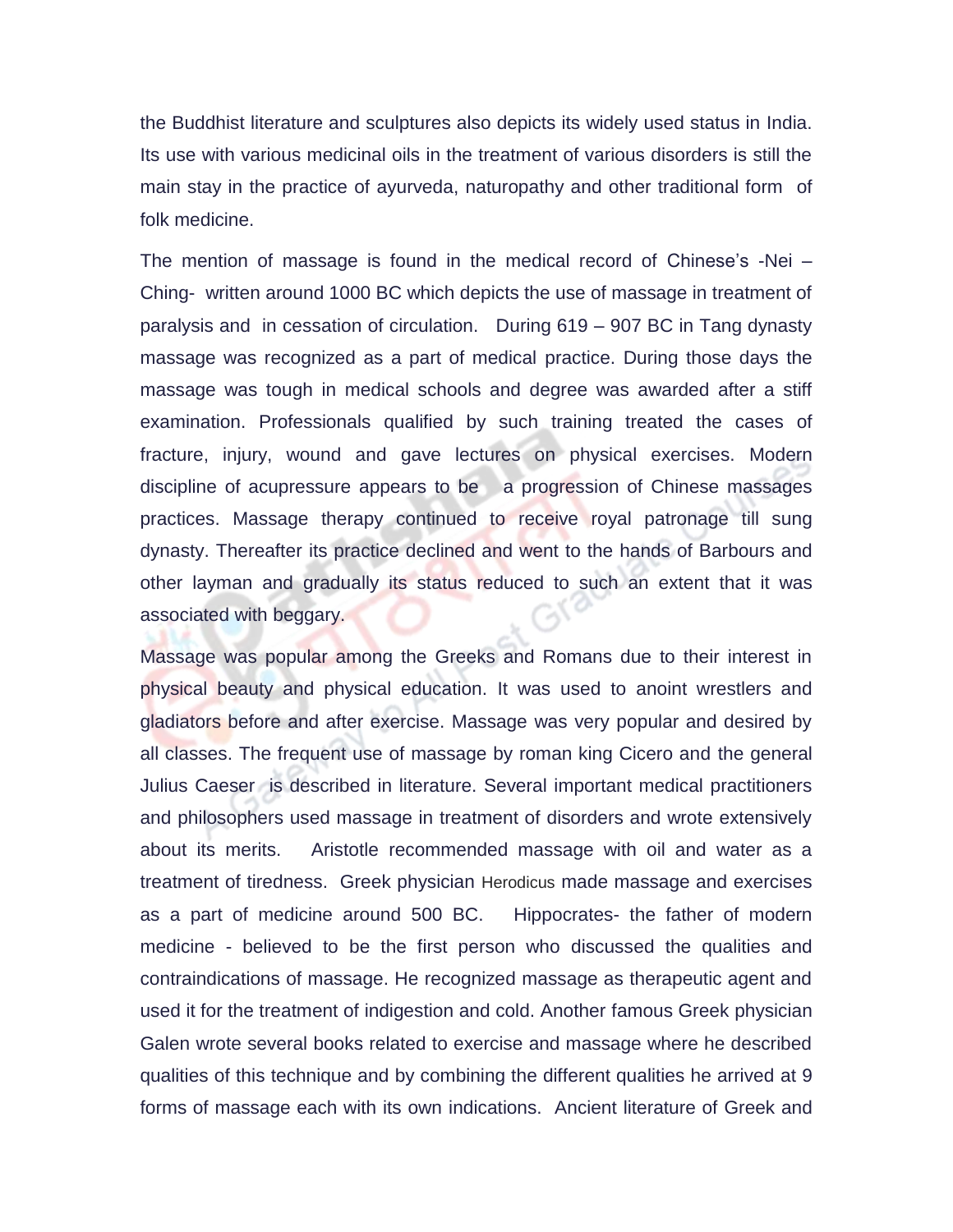roman mentions the use of massage in conditions paralysis, cold extremities, muscle sprains, dislocation etc which still are valid even today. However they also used it for conditions like intestinal obstruction s etc where its use in now found inappropriate. Greek and Romans left behind a lot of literature in which the use of massage was mentioned in the conditions like paralysis, cold extremity, muscle sprain etc.

#### **5.2 Medieval Era**

After the fall of Roman Empire massage went back to the level of folk medicine. There is no mention of massage in medical literature till fourteenth century. From  $15<sup>th</sup>$  century onwards the people again started writing about massage. Antonius, Gazius, Heronymus, Ambroise Pere collected the teaching of Hippocrates and Galen and started using massage in various conditions. Ambroise Pere – a great surgeon – started massage for recovery of his surgical patients. Gilson, one of the founders of royal society mentioned the use of massage and exercise in the treatment of rickets.<br>5.3 Modern Era treatment of rickets.

#### **5.3 Modern Era**

The person who contributed most in this field was Per Henerik Ling (1776-1839). Ling was teacher of physical education. He started the Central Institute of Gymnastics, Stockholm in 1813 where he developed massage as a part of medical gymnastics and due to his efforts massage gained the attention of physicians. Ling is credited to have systematized the practice of massages. He collected the techniques of massage prevalent at his time and classified them according to their effects and rationalized its uses in treatment of disorders. His teaching was spread by his pupils to other European countries. His immediate pupil Augustus George published ling's system in French under the name kinesitherapy. This in part explains the widespread use of French words in terminology of massage such tapotment, percussion, effleurage etc. During this time massage was subjected to scientific scrutiny and some important scientific literature were published. Estraderf and Mezger wrote doctoral dissertations on massage and discussed in detailed the use of massage in the disorders of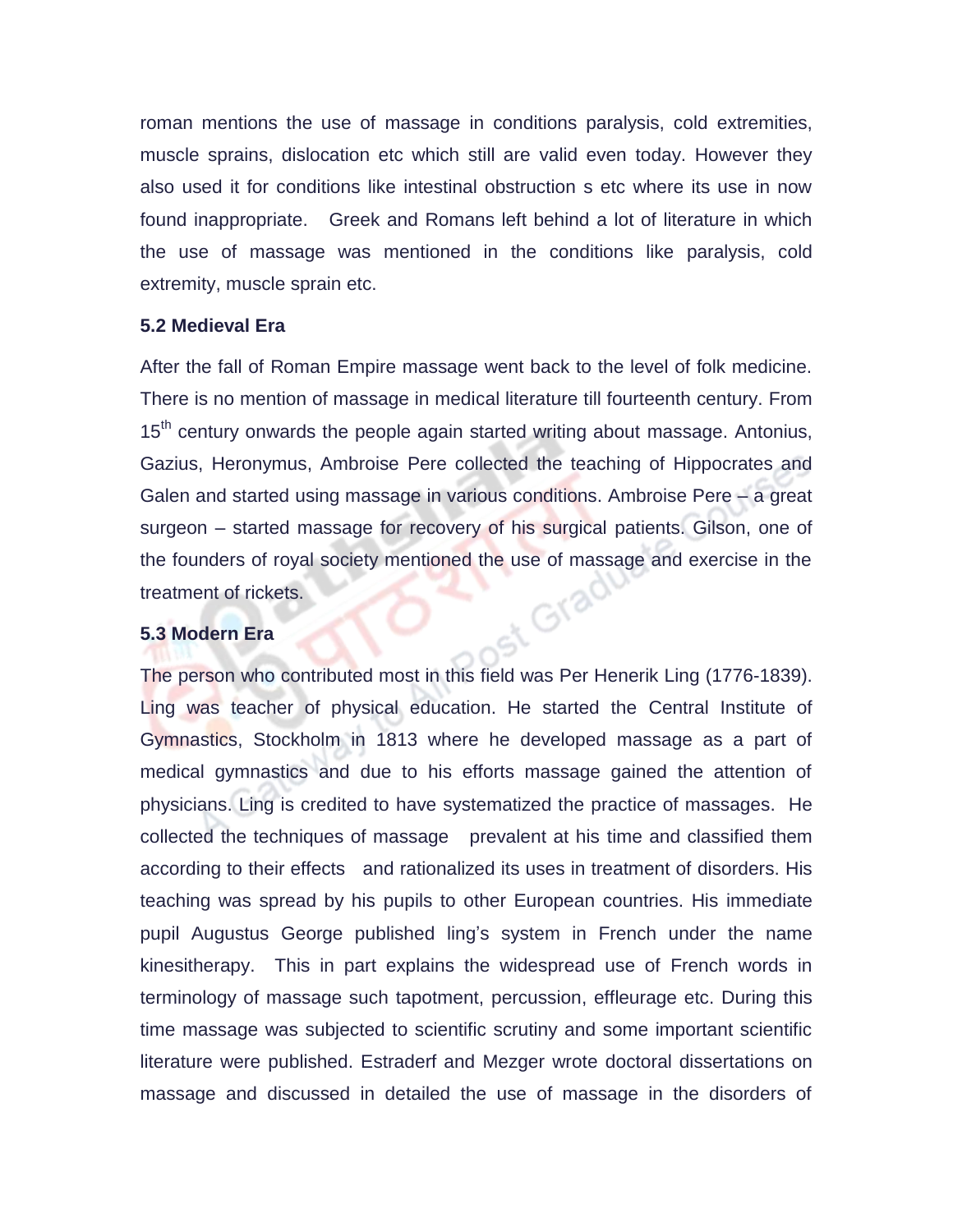locomotor system. Mezger was a Dutch physician and he is credited to have influenced the formation of oldest association of masseurs in Holland during 1889. The oldest periodical of this subject was published in 1891. The effect of massage on lymphatic flow, circulatory system, and healing were studied in great detail and formed the basis for delineating the physiological effects of this therapeutic modality. Towards the end of nineteenth century massage was prescribed in combination with heat, exercises and electricity which letter evolved as the profession of physiotherapy.

Massage was used widely during this time but it was not the part of main medical practice. In early  $20<sup>th</sup>$  century polio epidemic and world wars compelled the practitioners of modern medicine to use the non-conventional treatments methods for the rehabilitation of polio and war victims. Massage along with exercise and heat were employed in these conditions and yielded quite favorable results. It is during those times the methods of massage were subjected to modern scientific research. A number of scientific papers appeared in literature where effects of massage established by subjective and observational methods were subjected to scientific scrutiny. During early  $20<sup>th</sup>$  century massage was taught in the schools of physiotherapy, medical gymnastics and the schools of massage.

Among the experts who contributed a lot for this modality Roesenthal, Mennel and Cyriax stand prominently. Mannel distinguished massage from exercise. Rosenthal gave scientific background to massage and is credited for reintroduction of massage in the main medical practice. Cyriax advocated the use of deep friction massage in the treatment of soft tissue lesions.

The advancement of technology made it possible to study the physiological parameters associated with effects of massage more objectively. Modern techniques of plethysmography, radioactive isotope clearance rate, Doppler ultrasound etc were used to study the effect of massage on blood flow. Electromyography has been used to analyze the neuromuscular effects of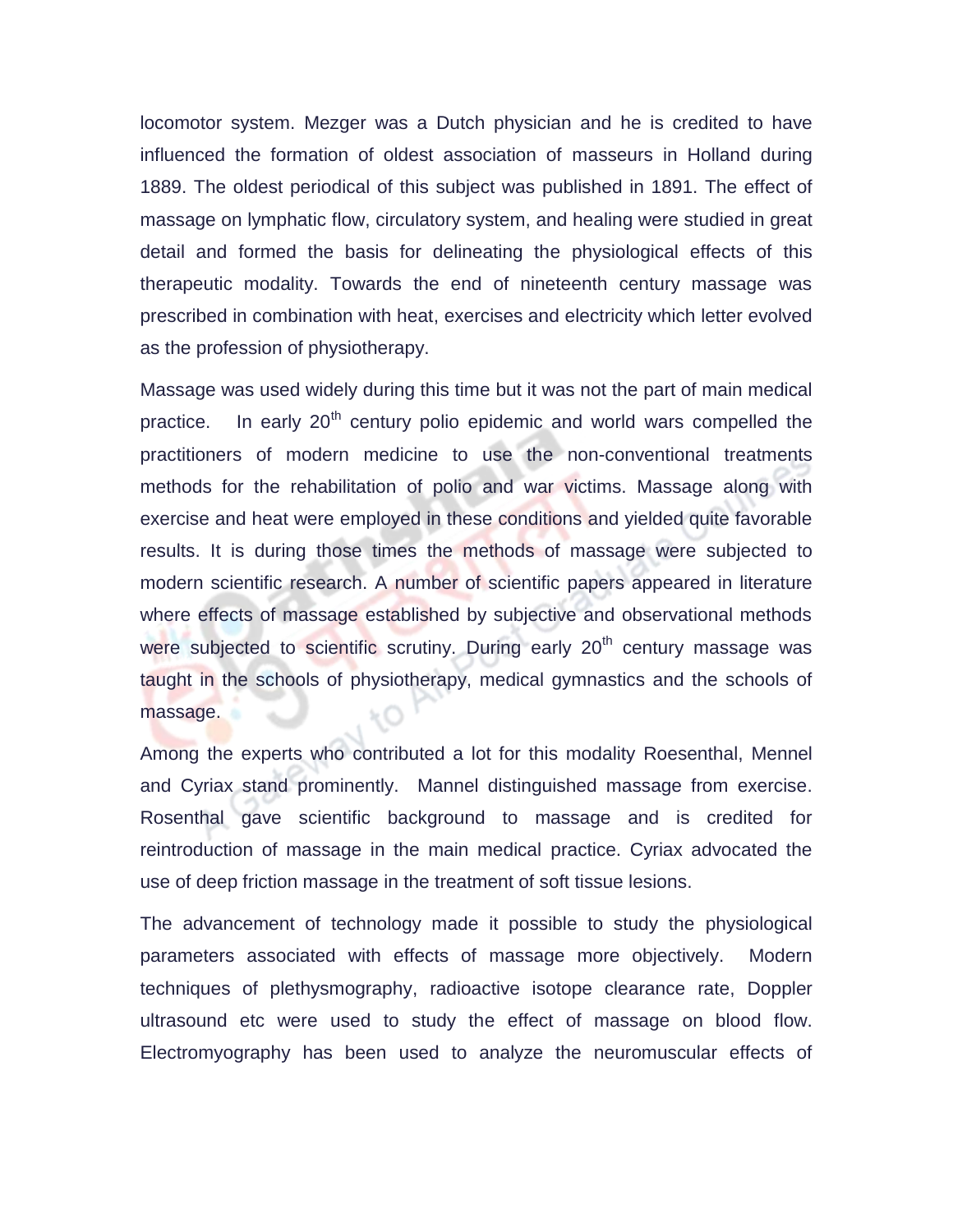massage. The biochemical methods were used to study the effects of massage on metabolism.

During this time the history of massage is also dominated by the new techniques and approaches. Connective tissue massage, reflex massage, myofascial release etc are developed as new techniques of soft tissue manipulation.

The advancement of pain gate theory by Melzak and Wall during 1965 gave scientific rationale to the use of massage in pain management. In late  $20<sup>th</sup>$ century several mechanical devices were also developed to save the time and energy of therapists. Named as vibrator or precursor these devices are not only being used for relaxation purposes but also in ICU for facilitation of chest clearance.

In the latter part of  $20<sup>th</sup>$  century technological advancement in electronic instrumentation and fast development of pharmaceutical industry led to the decline of the use of massage as therapeutic modalities. Massage is now rarely used as the first line treatment of pain or stress. However the limitation and side effects of drugs have again drawn the attention of people towards the drugless approach of treatment. The incidences of psychosomatic disease are fast increasing. In this changing scenario the value of human touch in combating the dehumanization of modernity is fast receiving attention. The physiological and psychological effects of massage offer a solution to majority of these problems.

### **6. Misuse of Massage**

Massage is also used as a mode of luxurious comfort. The intimate contact established between masseurs and the client has potential to give rise to suspicion of immoral acts. Several publications appeared in during  $19<sup>th</sup>$  century in Germany, France, Italy, Denmark, England reporting abuses connected with massage which ranges from quackery to prostitutions. In the grab of fitness centers and massage parlous and spas the elicits flesh tread flourished and it gave such a bad name to this therapeutic modality that during 1960s and 1970s the physiotherapists stopped using this term and introduced the word soft tissue manipulation in lie of the term massage.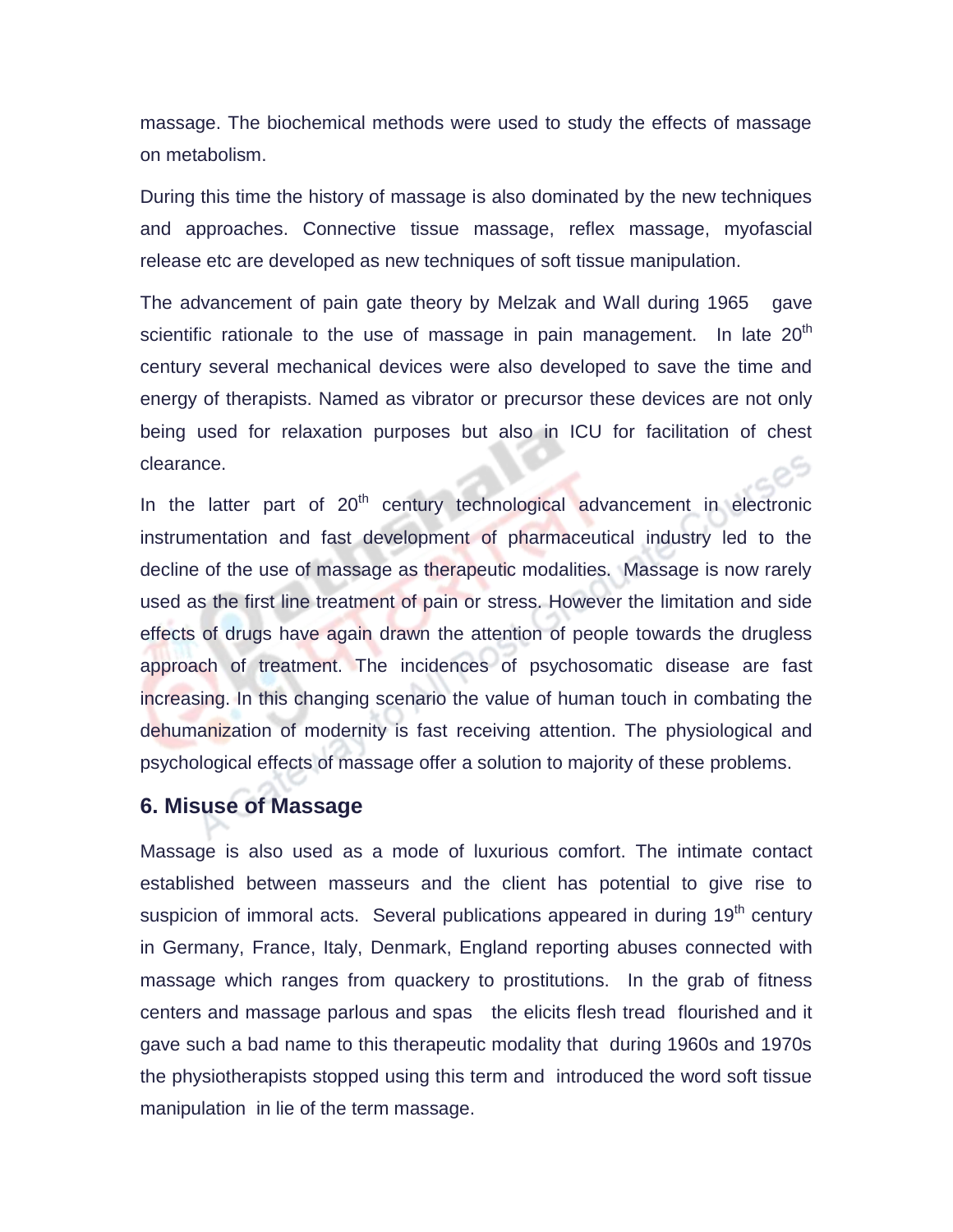#### **Summary**

Massage is the oldest form of treatment method known to man kind. Massage therapy consists of several techniques and approaches each having different philosophy. The techniques of classic massage also known as Swedish massage comprised of stroking, effleurage, kneading, petrissage, friction, tapotment and vibration. Each of these techniques applies different types of mechanical energy to body. When these techniques are used in sports set up these are called sports massage. According to time frame of application the practice of sports massage can be categorized as prevent massage, preparatory massage, recovery massage and training or fine tuning massage. When the massage techniques are used over sick person it is known as therapeutic massage. The use of these techniques in health person for restorative and rejuvinative effects may be referred as sports massage. The mention of massage is found in the literature of all the ancient civilization. In modern time P H Ling is credited to have standardized the techniques of massage. In the respect of him the techniques of classical massage are named as Swedish massage. Modern era has seen the development of new approaches of massage therapy and also reintroduction of old form of eastern massage practices. Massage remain one of those health practices which despite having numerous health benefits carry the risk of being misused and abused and therefore have been subjected to alternate period of advocacy and denigration through out history.